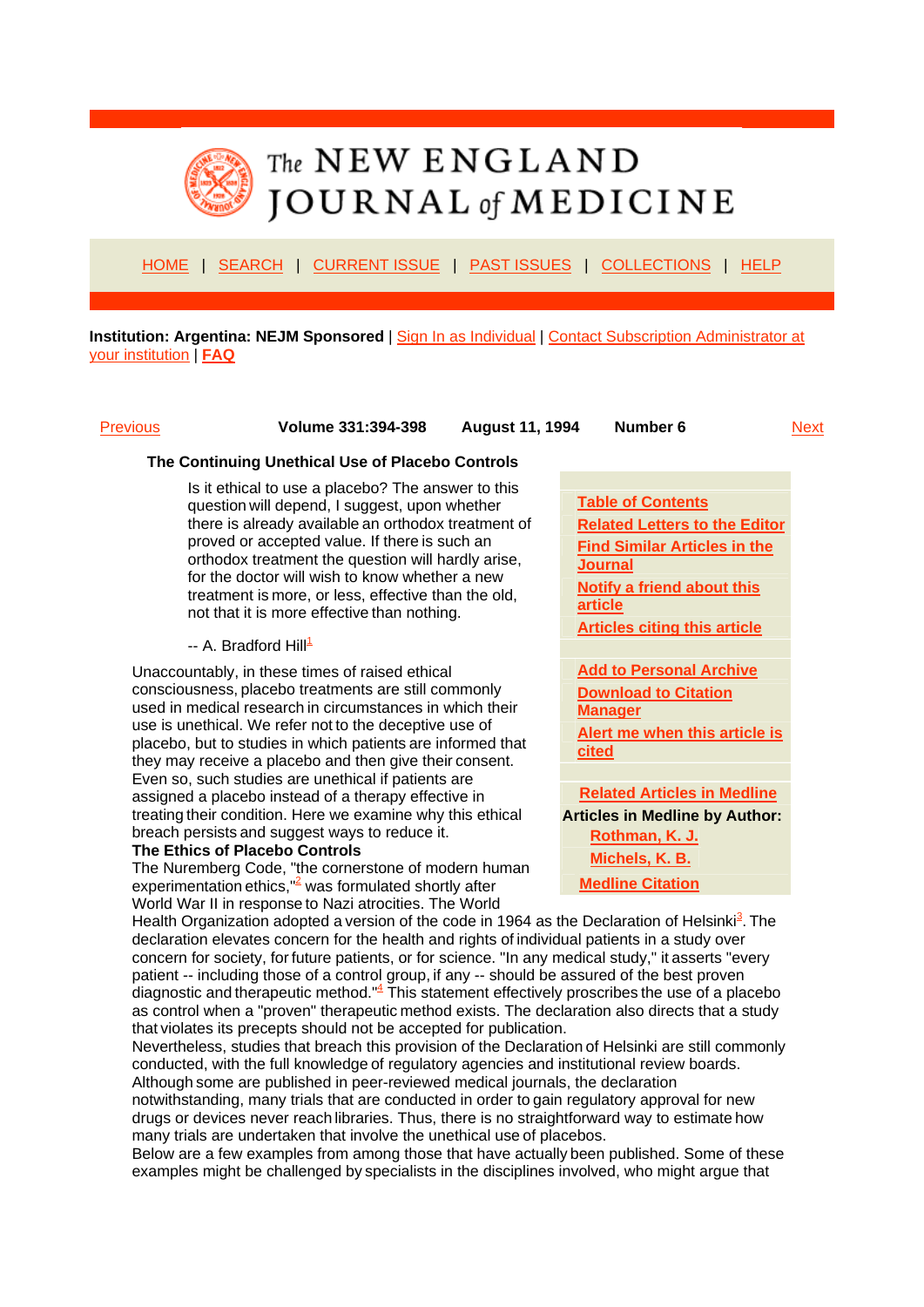the use of placebo was justifiable in the case under discussion. In the aggregate, however, the examples indicate that patients in trials are often denied "best proven" treatments.

# **Ivermectin Trial**

In 1985 a group of investigators reported the efficacy of ivermectin to treat onchocerciasis, or river blindness<sup>[5](http://content.nejm.org/cgi/content/full/331/6/394?ijkey=a4cde8a4ec9f9fdc8d15ced82ce06c3b29d12795&keytype2=tf_ipsecsha#R5)</sup>. The investigators assigned some of the study participants to placebo when, according to the investigators themselves, the drug diethylcarbamazine had been "the standard therapy ... for over three decades." The study participants were illiterate Liberian seamen, some of whom indicated their "informed consent" by thumbprint.

#### **Rheumatoid Arthritis Trials**

In recent years there have been numerous placebo-controlled trials of secondary treatments for rheumatoid arthritis. In many of these trials,  $67.8.9$  $67.8.9$  $67.8.9$  $67.8.9$  some enduring for years, all the patients were assigned to receive a primary therapy, such as a nonsteroidal antiinflammatory agent, and were then randomly assigned to receive either a new secondary treatment or a placebo in addition. New placebo trials of secondary treatments for arthritis continue to be proposed and conducted, even though many such trials have shown various secondary treatments to be more effective than placebo $10$ . Participants who receive placebo in these studies are at risk for serious and irreversible degenerative changes that can, to some extent, be prevented.

#### **Antidepressant-Drug Trials**

A 1992 report of a randomized trial of treatment for major depression began with the statement "Effective antidepressant compounds have been available for over 30 years $\frac{n+1}{1}$ . Nevertheless, the investigators in that study assigned half the seriously depressed patients in the trial to receive placebo and the other half to receive paroxetine. Placebo controls are commonplace in trials of antidepressant drugs, despite the availability of therapies whose success is acknowledged<sup>[12](http://content.nejm.org/cgi/content/full/331/6/394?ijkey=a4cde8a4ec9f9fdc8d15ced82ce06c3b29d12795&keytype2=tf_ipsecsha#R12)[,13](http://content.nejm.org/cgi/content/full/331/6/394?ijkey=a4cde8a4ec9f9fdc8d15ced82ce06c3b29d12795&keytype2=tf_ipsecsha#R13)[,14](http://content.nejm.org/cgi/content/full/331/6/394?ijkey=a4cde8a4ec9f9fdc8d15ced82ce06c3b29d12795&keytype2=tf_ipsecsha#R14)[,15](http://content.nejm.org/cgi/content/full/331/6/394?ijkey=a4cde8a4ec9f9fdc8d15ced82ce06c3b29d12795&keytype2=tf_ipsecsha#R15)[,16](http://content.nejm.org/cgi/content/full/331/6/394?ijkey=a4cde8a4ec9f9fdc8d15ced82ce06c3b29d12795&keytype2=tf_ipsecsha#R16)[,17](http://content.nejm.org/cgi/content/full/331/6/394?ijkey=a4cde8a4ec9f9fdc8d15ced82ce06c3b29d12795&keytype2=tf_ipsecsha#R17)</sup>

#### **Ondansetron Trials**

Considerable advances have been made in controlling chemotherapy-induced emesis in recent years<sup>19</sup>. Several drugs are available for use singly or in combination; they include metoclopramide, phenothiazines, substituted benzamides, corticosteroids, and benzodiazepines<sup>20[,21](http://content.nejm.org/cgi/content/full/331/6/394?ijkey=a4cde8a4ec9f9fdc8d15ced82ce06c3b29d12795&keytype2=tf_ipsecsha#R21)[,22](http://content.nejm.org/cgi/content/full/331/6/394?ijkey=a4cde8a4ec9f9fdc8d15ced82ce06c3b29d12795&keytype2=tf_ipsecsha#R22)</sup>. Nevertheless, when a new agent, ondansetron, was tested, it was compared with placebo in several trials<sup>[23,](http://content.nejm.org/cgi/content/full/331/6/394?ijkey=a4cde8a4ec9f9fdc8d15ced82ce06c3b29d12795&keytype2=tf_ipsecsha#R23)[24,](http://content.nejm.org/cgi/content/full/331/6/394?ijkey=a4cde8a4ec9f9fdc8d15ced82ce06c3b29d12795&keytype2=tf_ipsecsha#R24)25</sup>. (This use of placebo was criticized in an editorial accompanying the published report of one of the trials $\frac{26}{2}$  $\frac{26}{2}$  $\frac{26}{2}$ .

### **Trials of Drugs for Congestive Heart Failure**

Angiotensin-converting-enzyme inhibitors are accepted as a standard treatment for congestive heart failure<sup>[27](http://content.nejm.org/cgi/content/full/331/6/394?ijkey=a4cde8a4ec9f9fdc8d15ced82ce06c3b29d12795&keytype2=tf_ipsecsha#R27)</sup>. Although a number of these drugs have been approved, new ones, as well as other drugs for congestive heart failure, are commonly evaluated against placebo $^{28}$ 

#### **Antihypertensive-Drug Trials**

Trials of new drugs for mild-to-moderate hypertension typically use placebo controls, despite the established efficacy of many agents in treating mild-to-moderate hypertension $\frac{31,32,33}{1}$  $\frac{31,32,33}{1}$  $\frac{31,32,33}{1}$  $\frac{31,32,33}{1}$ . For example, in the introduction to a "dose-ranging" study of the calcium antagonist verapamil.<sup>[33](http://content.nejm.org/cgi/content/full/331/6/394?ijkey=a4cde8a4ec9f9fdc8d15ced82ce06c3b29d12795&keytype2=tf_ipsecsha#R33)</sup> verapamil was described as "an effective antihypertensive drug, which is dose dependent, superior to placebo, comparable to or more effective than propranolol, and comparable with nifedipine." Despite these assertions, the investigators assigned some patients in the study to receive placebo.

#### **Placebo Controls and Drug Approval**

In the United States, many drug studies are conducted to meet the requirements of the Food and Drug Administration (FDA) so that the drug can be marketed. The Code of Federal Regulations under which the FDA operates is ambiguous about the acceptability of placebo controls. In one place it suggests that they should be avoided: "The test drug is compared with known effective therapy; for example, where the condition treated is such that administration of placebo or no treatment would be contrary to the interest of the patient." $34$  The regulations go on, however, to suggest including both placebo controls and active-treatment controls in a study: "An active treatment study may include additional treatment groups, however, such as a placebo control.  $\frac{134}{2}$  $\frac{134}{2}$  $\frac{134}{2}$ 

In practice, FDA officials consider placebo controls the "gold standard." Agency guidelines specify the study designs required to obtain approval for new drugs. Placebo controls are, in effect, required for disorders of moderate severity and pain, even when an alternative treatment is available. For example, in its "Guidelines for the Clinical Evaluation of Anti-Inflammatory and Antirheumatic Drugs,"<sup>35</sup> the FDA demands the inclusion of a placebo group when new-drug applications are submitted for fixed-dose combinations of nonsteroidal antiinflammatory drugs (NSAIDs) with codeine:"The combination must be shown to be superior to each component and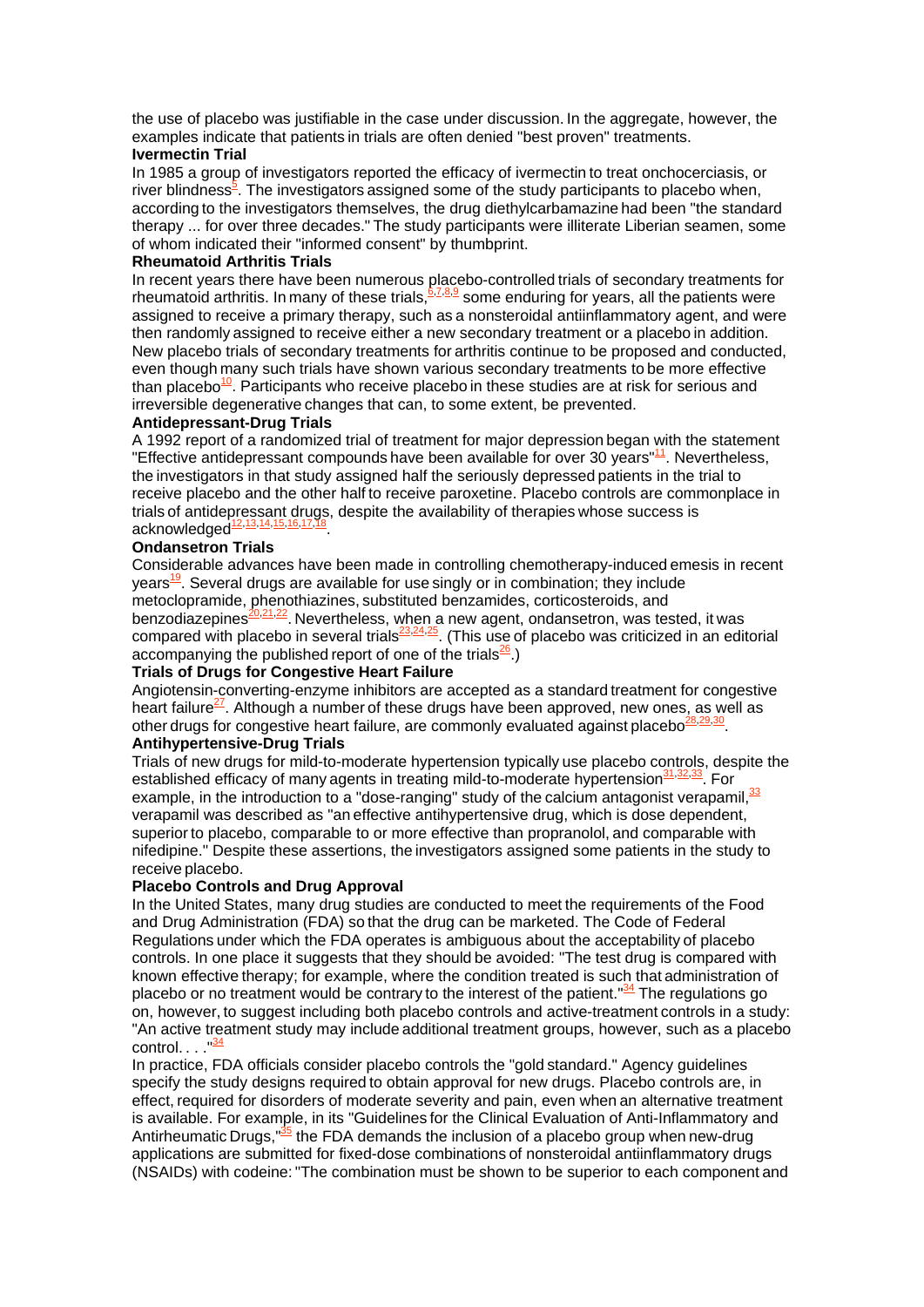the NSAID must be superior to placebo in order for the study to be persuasive." For the clinical evaluation of disease-modifying antirheumatic drugs (DMARDs), placebo controls also appear necessary:"In order to develop the body of information necessary for approval of a DMARD, studies using the following different control groups should generally be conducted: Comparison of the drug with a placebo. . . ."

In at least one instance, the FDA refused to approve a new drug, a beta-blocker for use in angina pectoris, even though the application showed that the new drug had an effect similar to that of propranolol, an already approved drug. The application was rejected because the drug had not been tested against placebo, <sup>[36](http://content.nejm.org/cgi/content/full/331/6/394?ijkey=a4cde8a4ec9f9fdc8d15ced82ce06c3b29d12795&keytype2=tf_ipsecsha#R36)</sup> even though a placebo-controlled trial would have violated the Declaration of Helsinki.

# **Is There a Scientific Rationale for Placebos?**

The FDA is not alone in pushing for placebo controls. For example, a recent textbook on clinical drug trials advocates using them because "if a new drug has only been compared to an active control (without a placebo-controlled trial), this is not a convincing proof of efficacy (even if equivalence can be demonstrated).  $\frac{37}{2}$  $\frac{37}{2}$  $\frac{37}{2}$  Without justification, such statements confer on placebo control a stature that ranks it with double blinding and randomization as a hallmark of good science.

The randomized, controlled trial is well recognized as the most desirable type of study in which to evaluate a new treatment. This recognition acknowledges the essential role of comparison and the importance of randomization in enhancing the comparability of two or more treatment groups. Using a placebo for comparison controls for the psychological effects of receiving some treatment and also permits blinding. No scientific principle, however, requires the comparison in a trial to involve a placebo instead of, or in addition to, an active treatment. Why, then, are placebo controls considered important? Three arguments have been advanced, none of which withstands scrutiny.

#### **Establishing a Reference Point**

By allowing the investigator to determine whether a new treatment is better than nothing (beyond the psychological benefits of treatment), a placebo control offers a clear benchmark. After all, even if a new treatment is worse than an existing one, it may still be "effective" in that it is better than no treatment. On the other hand, as Hill pointed out in 1963, the essential medical question at issue is how the new treatment compares with the old one, not whether the new treatment is better than nothing $^1$  $^1$ .

#### **Avoiding Difficult Decisions about Comparison Treatments**

Determining whether one treatment is better than another is not always a straightforward matter. Beyond the question of efficacy, one can and should take into account unintended effects, interactions, costs, routes of administration, and other factors. Thus, it may appear simplistic to demand that the best proven treatment be chosen as the standard for comparison, if "best proven" refers only to efficacy. For some patients there may be advantages to a treatment that is inferior to a current standard with regard to efficacy but better with respect to cost or quality of life. For example, the adverse effects of some accepted treatments might offset the therapeutic benefits for some patients sufficiently that a placebo control would be ethically justified. This reasoning involves a complex decision that should be defended in submitted research proposals and published reports. It is not justifiable, however, to assign placebo controls simply to avoid the complex decision of which treatment should be used as a standard. Investigators are ethically obliged to make such decisions.

#### **Bolstering Statistical Significance**

One FDA scientist contends that placebo-controlled trials are superior to studies using an active treatment as the control because it is much easier to demonstrate a statistically significant effect in the former case $\frac{36}{2}$ . The FDA relies heavily on statistical significance in judging the efficacy of new drugs<sup>36</sup>. Despite its popularity, however, this tool is not a good one for measuring efficacy<sup>38,[39](http://content.nejm.org/cgi/content/full/331/6/394?ijkey=a4cde8a4ec9f9fdc8d15ced82ce06c3b29d12795&keytype2=tf_ipsecsha#R39),[40](http://content.nejm.org/cgi/content/full/331/6/394?ijkey=a4cde8a4ec9f9fdc8d15ced82ce06c3b29d12795&keytype2=tf_ipsecsha#R40)[,41](http://content.nejm.org/cgi/content/full/331/6/394?ijkey=a4cde8a4ec9f9fdc8d15ced82ce06c3b29d12795&keytype2=tf_ipsecsha#R41)[,42](http://content.nejm.org/cgi/content/full/331/6/394?ijkey=a4cde8a4ec9f9fdc8d15ced82ce06c3b29d12795&keytype2=tf_ipsecsha#R42)</sup>. The significance of an association depends on two characteristics -- the strength of the association and its statistical variability. A weak effect can be "significant"if there is little statistical variability in its measurement, whereas a strong effect may not be "significant" if there is substantial variability in its measurement. Of the two characteristics, only the strength of the effect should be fundamental to the decision about approval of the drug. Ideally, statistical variability should be reduced nearly to zero when the magnitude of a drug effect is assessed, so that random error does not influence the assessment.

Unfortunately, the main way to reduce statistical variability is to conduct large studies, which are expensive. Statistical significance, on the other hand, can be obtained even in small studies, if the effect estimate is strong enough. When a placebo control is used instead of an effective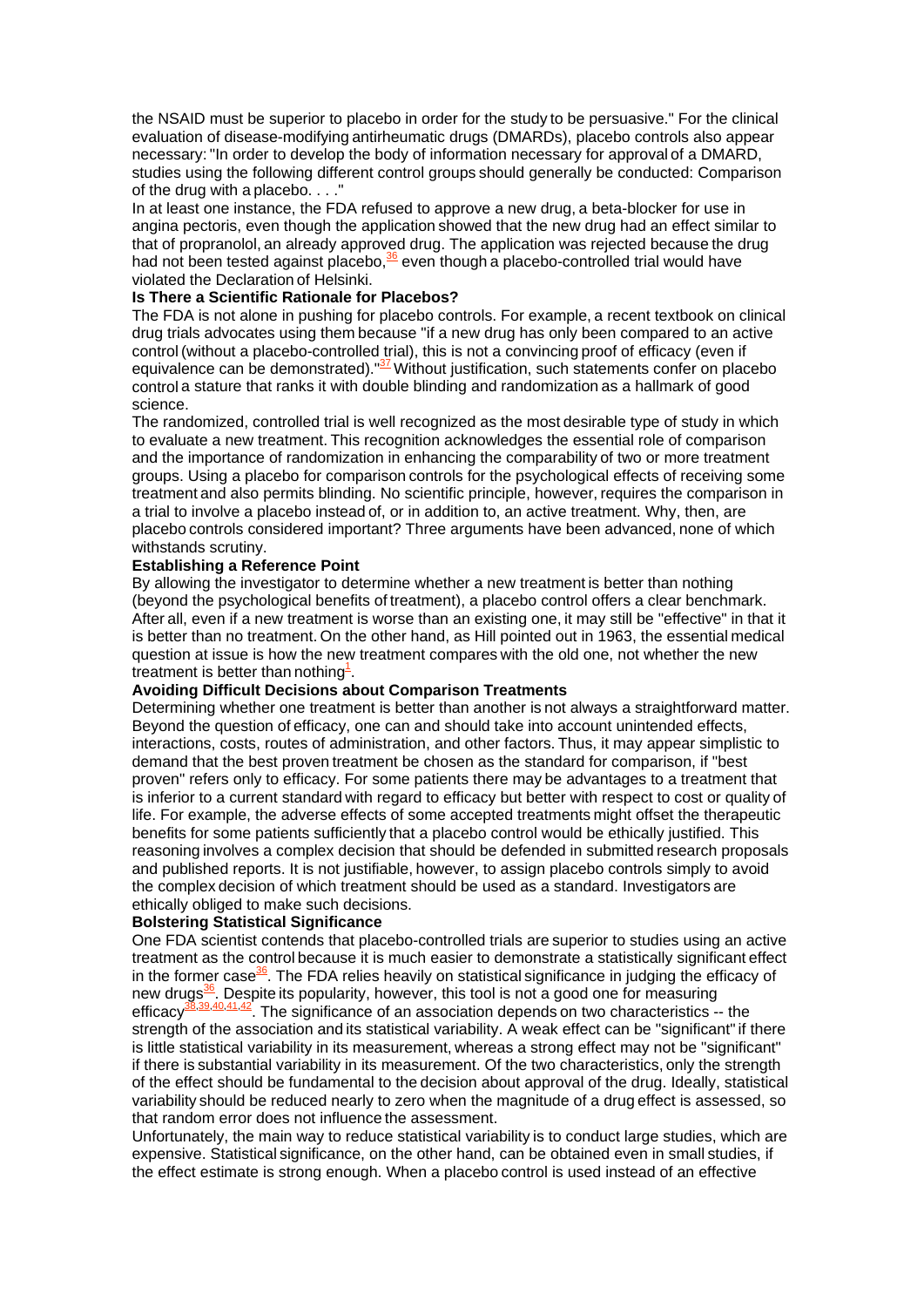treatment, the effect of a new drug appears large and may be statistically significant even in a small study. The scientific benefit, however, is illusory. Because the study is small, the measurement of the effect is subject to considerable statistical error. Thus, the actual size of the effect, even when a new drug is compared with placebo, remains obscure, and the study does not address the question of the effectiveness of the new treatment as compared with currently accepted treatments.

The small placebo-controlled studies fostered by the FDA benefit drug companies, which can more easily obtain approval of an inferior drug by comparing it with placebo than they can by testing it against a serious competitor. Smaller studies are also cheaper. Unfortunately, the costs saved by the drug company are borne by patients, who receive placebos instead of effective treatments, and by the public at large, which is supplied with a drug of undetermined efficacy.

There is no sound scientific basis for these arguments on behalf of placebo controls. Furthermore, regardless of any apparent merit these arguments have, scientific considerations should not take precedence over ethical ones, even if the use of active controls requires more difficult decisions about study design, more costly studies, and more complicated analyses. **Ethical Counterarguments**

Two ethical arguments are sometimes advanced to justify the use of placebos when effective therapies exist. First, one can argue that withholding an accepted treatment may not lead to serious harm. For example, treating pain or nausea with a placebo may cause no long-term adverse effects, and the patient can call attention to any treatment failure or even choose to drop out of the study. Nevertheless, although withholding an accepted treatment may occasionally seem innocuous, allowing investigators to do so runs counter to the ethical principle that every patient, including those in a control group, should receive either the best available treatment or a new treatment thought to be as good or better. Instead, it concedes to individual investigators and to institutional review boards the right to determine how much discomfort or temporary disability patients should endure for the purpose of research. Ethical codes in medical experimentation have been developed expressly to shield patients from such vulnerability.

The second justification offered is that of informed consent. This argument says that if patients are fully informed about the risks of entering a trial and still agree to participate, there is no reason to prevent them from doing so. The ethical burden is passed directly to the patients. Informed consent is always desirable, but investigators should not put patients in a position in which their health and well-being could be compromised, even if the patients agree. There are several reasons. Despite the best efforts to inform patients, they will rarely if ever be as well informed about their treatment options as their physicians $43$ . Moreover, even informed patients may not be disinterested enough to decide rationally whether it is tolerable to be deprived of an accepted treatment. Finally, patients are given the choice of participating in a trial or not, but they are given no choice about which treatments will be studied. It may be more desirable to a patient to be a part of the trial than to decline to participate, but it might have been preferable to be in a different trial that did not have a placebo arm.

#### **Recommendations**

Placebo is likely to continue to be used in place of an effective control until all parties to such studies are held strictly accountable for the ethical conduct of the research. We recognize that in some situations an accepted treatment may not be better than placebo for a given indication and that arguments can be made to justify the use of placebo instead of an existing treatment. The burden of justification, however, should fall not on critics but on those responsible for the research, including investigators, regulatory agencies, research sponsors, institutional review boards, and journal editors. All these parties should adhere to the precept that patients ought not to face unnecessary pain or disease on account of a medical experiment, and they should question the ethical legitimacy of using placebos in any experiment. Investigators should be routinely required by regulatory agencies, institutional review boards, and funding agencies to justify in writing the use of placebos in any study that uses them. This explanation should be part of all proposals, protocols, and published papers. Editors should be vigilant about questioning the use of placebos in experiments involving humans; regardless of assertions authors make about institutional review, editors should always require authors to justify in their manuscripts any use of placebo controls.

The change needed most is the enforcement of ethical guidelines at regulatory agencies, such as the FDA, which review research that may never be published. The FDA should conduct an ethical review of every study submitted to it. Any study proposing to use placebos in place of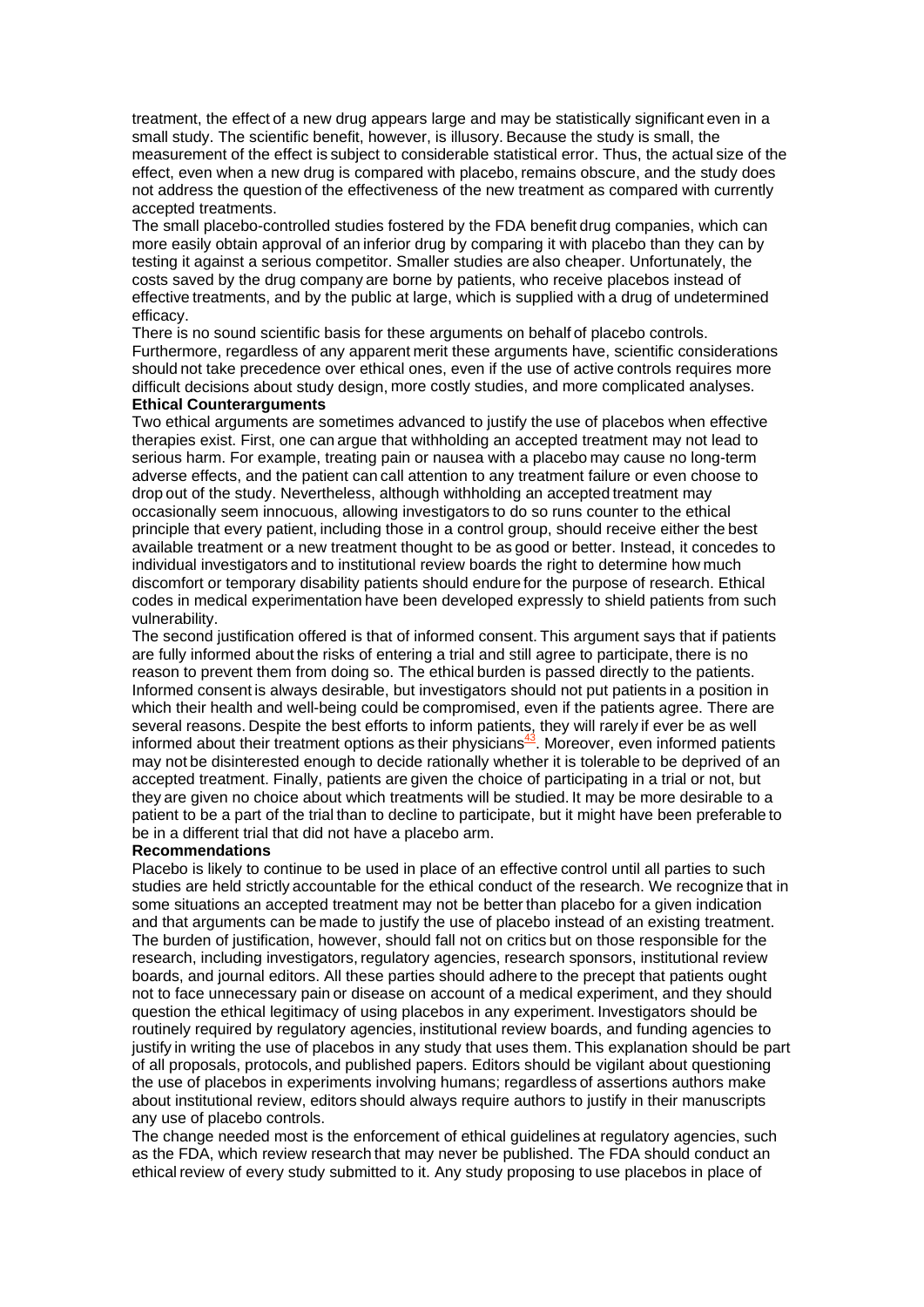effective treatments without making a persuasive ethical justification should be disapproved. Studies involving unethical use of placebos should be ignored in the drug-approval process. Above all, scientific imperatives should never be weighed against established ethical canons.

Kenneth J. Rothman, Dr.P.H. *Boston University School of Public Health Boston, MA 02118*

Karin B. Michels, M.S., M.P.H. *Harvard University School of Public Health Boston, MA 02115* **References**

- 1. Hill AB. Medical ethics and controlled trials. BMJ 1963;1:1043-1049.
- 2. Grodin MA. Historical origins of the Nuremberg Code. In: Annas GJ, Grodin MA, eds. The Nazi doctors and the Nuremberg Code: human rights in human experimentation. New York: Oxford University Press, 1992:121-44.
- 3. Appendix 3. In: Annas GJ, Grodin MA, eds. The Nazi doctors and the Nuremberg Code: human rights in human experimentation. New York: Oxford University Press, 1992:331- 42.
- 4. Declaration of Helsinki IV, World Medical Association, 41st World Medical Assembly, Hong Kong, September 1989. In: Annas GJ, Grodin MA, eds. The Nazi doctors and the Nuremberg Code: human rights in human experimentation. New York: Oxford University Press, 1992:339-42.
- 5. Greene BM, Taylor HR, Cupp EW, et al. Comparison of ivermectin and diethylcarbamazine in the treatment of onchocerciasis. N Engl J Med 1985;313:133- 138.[\[Abstract\]](http://content.nejm.org/cgi/ijlink?linkType=ABST&journalCode=nejm&resid=313/3/133)
- 6. Tugwell P, Bombardier C, Gent M, et al. Low-dose cyclosporin versus placebo in patients with rheumatoid arthritis. Lancet 1990;335:1051-1055[.\[Medline\]](http://content.nejm.org/cgi/external_ref?access_num=1970370&link_type=MED)
- 7. Johnsen V, Borg G, Trang LE, Berg E, Brodin U. Auranofin (SK&F) in early rheumatoid arthritis: results from a 24-month double-blind, placebo-controlled study: effect on clinical and biochemical assessments. Scand J Rheumatol 1989;18:251-260.[Medline]
- 8. Williams HJ, Ward JR, Dahl SL, et al. A controlled trial comparing sulfasalazine, gold sodium thiomalate, and placebo in rheumatoid arthritis. Arthritis Rheum 1988;31:702- 713.[\[Medline\]](http://content.nejm.org/cgi/external_ref?access_num=2898244&link_type=MED)
- 9. Trentham DE, Dynesius-Trentham RA, Orav EJ, et al. Effects of oral administration of type II collagen on rheumatoid arthritis. Science 1993;261:1727-1730.[\[Medline\]](http://content.nejm.org/cgi/external_ref?access_num=8378772&link_type=MED)
- 10. Felson DT, Anderson JJ, Meenan RF. The comparative efficacy and toxicity of secondline drugs in rheumatoid arthritis: results of two metaanalyses. Arthritis Rheum 1990;33:1449-1461.[\[Medline\]](http://content.nejm.org/cgi/external_ref?access_num=1977391&link_type=MED)
- 11. Rickels K, Amsterdam J, Clary C, Fox I, Schweizer E, Weise C. The efficacy and safety of paroxetine compared with placebo in outpatients with major depression. J Clin Psychiatry 1992;53:Suppl:30-32.[\[Medline\]](http://content.nejm.org/cgi/external_ref?access_num=1531820&link_type=MED)
- 12. Kiev A. A double-blind, placebo-controlled study of paroxetine in depressed outpatients. J Clin Psychiatry 1992;53:Suppl:27-29[.\[Medline\]](http://content.nejm.org/cgi/external_ref?access_num=1531818&link_type=MED)
- 13. Smith WT, Glaudin V. A placebo-controlled trial of paroxetine in the treatment of major depression. J Clin Psychiatry 1991;53:Suppl:36-39.
- 14. Fabre LF. Buspirone in the management of major depression: a placebo-controlled comparison. J Clin Psychiatry 1990;51:Suppl:55-61.[\[Medline\]](http://content.nejm.org/cgi/external_ref?access_num=2211570&link_type=MED)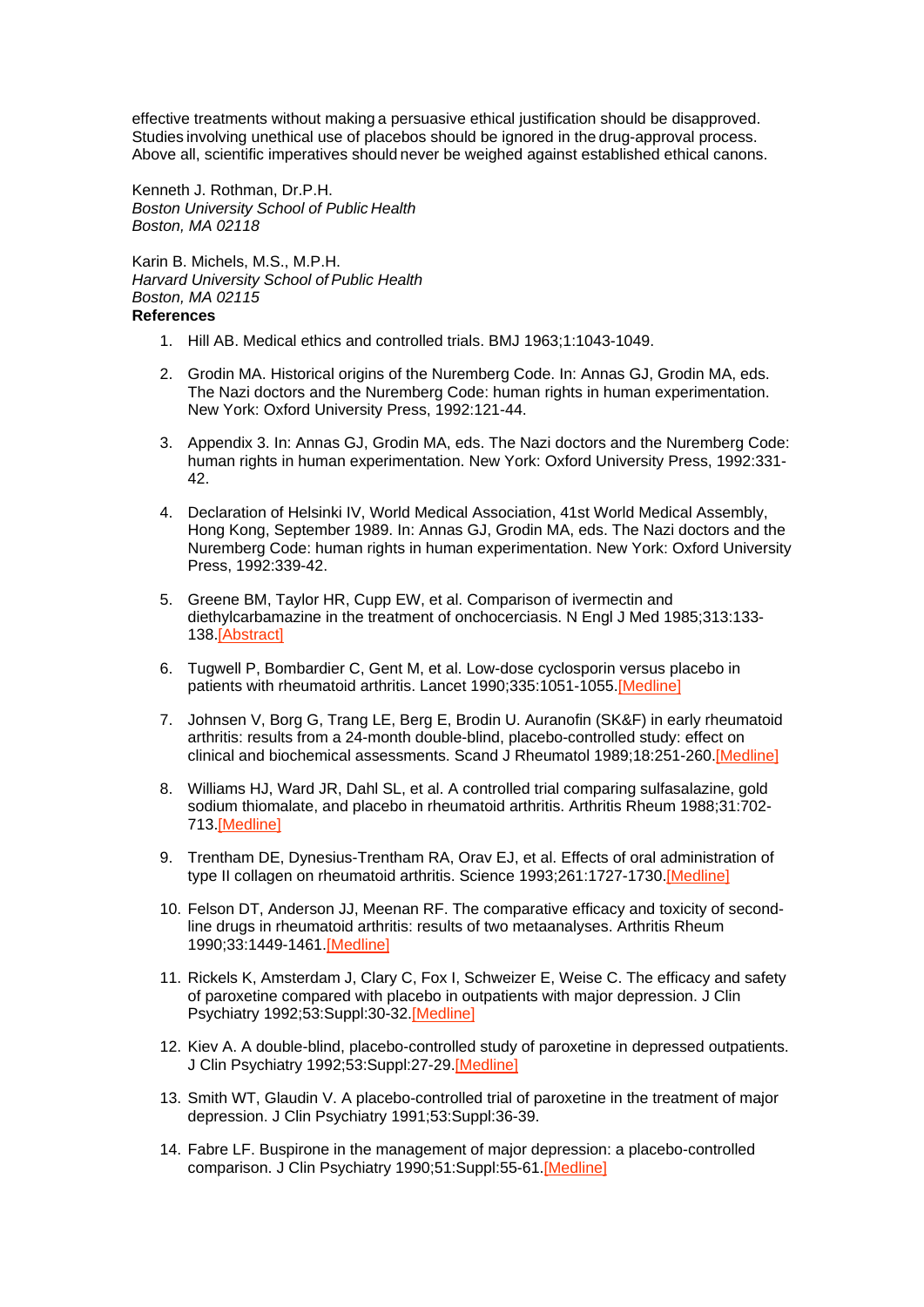- 15. Amsterdam JD, Dunner DL, Fabre LF, Kiev A, Rush AJ, Goodman LI. Double-blind placebo-controlled, fixed dose trial of minaprine in patients with major depression. Pharmacopsychiatry 1989;22:137-143.[\[Medline\]](http://content.nejm.org/cgi/external_ref?access_num=2668978&link_type=MED)
- 16. Silverstone T. Moclobemide -- placebo controlled trials. Int Clin Psychopharmacol 1993;7:133-136.[\[Medline\]](http://content.nejm.org/cgi/external_ref?access_num=8468433&link_type=MED)
- 17. Fabre LF. Double-blind multi-center study comparing the safety and efficacy of sertratine with placebo in major depression. Presented at the Fifth World Congress of Biological Psychiatry, Florence, Italy, June 1991. abstract.
- 18. Bowden CL, Brugger AM, Swann AC, et al. Efficacy of divalproex vs lithium and placebo in the treatment of mania. JAMA 1994;271:918-924[.\[Abstract\]](http://content.nejm.org/cgi/ijlink?linkType=ABST&journalCode=jama&resid=271/12/918)
- 19. Gralla RJ, Tyson LB, Kris MG, Clark RA. The management of chemotherapy-induced nausea and vomiting. Med Clin North Am 1987;71:289-301.[\[Medline\]](http://content.nejm.org/cgi/external_ref?access_num=3546981&link_type=MED)
- 20. Cunningham D, Evans C, Gazet J-C, et al. Comparison of antiemetic efficacy of domperidone, metoclopramide, and dexamethasone in patients receiving outpatient chemotherapy regimens. BMJ 1987;295:250-250.[\[Medline\]](http://content.nejm.org/cgi/external_ref?access_num=3115394&link_type=MED)
- 21. Cox R, Newman CE, Leyland MJ. Metoclopramide in the reduction of nausea and vomiting associated with combined chemotherapy. Cancer Chemother Pharmacol 1982;8:133-135.[\[Medline\]](http://content.nejm.org/cgi/external_ref?access_num=7046974&link_type=MED)
- 22. Edge SB, Funkhouser WK, Berman A, et al. High-dose oral and intravenous metoclopramide in doxorubicin/cyclophosphamide-induced emesis: a randomized double-blind study. Am J Clin Oncol 1987;10:257-263.[\[Medline\]](http://content.nejm.org/cgi/external_ref?access_num=3296734&link_type=MED)
- 23. Beck TM, Ciociola AA, Jones SE, et al. Efficacy of oral ondansetron in the prevention of emesis in outpatients receiving cyclophosphamide-based chemotherapy. Ann Intern Med 1993;118:407-413[.\[Medline\]](http://content.nejm.org/cgi/external_ref?access_num=8439113&link_type=MED)
- 24. Gandara DR, Harvey WH, Monaghan GG, et al. The delayed-emesis syndrome from cisplatin: phase III evaluation of ondansetron versus placebo. Semin Oncol 1992;19:Suppl:67-71.
- 25. Cubeddu LX, Hoffmann IS, Fuenmayor NT, Finn AL. Efficacy of ondansetron (GR 38032F) and the role of serotonin in cisplatin-induced nausea and vomiting. N Engl J Med 1990;322:810-816[.\[Abstract\]](http://content.nejm.org/cgi/ijlink?linkType=ABST&journalCode=nejm&resid=322/12/810)
- 26. Citron ML. Placebos and principles: a trial of ondansetron. Ann Intern Med 1993;118:470-471[.\[Medline\]](http://content.nejm.org/cgi/external_ref?access_num=8439123&link_type=MED)
- 27. Braunwald E. ACE inhibitors -- a cornerstone of the treatment of heart failure. N Engl J Med 1991;325:351-353[.\[Medline\]](http://content.nejm.org/cgi/external_ref?access_num=2057038&link_type=MED)
- 28. Kelbaek H, Agner E, Wroblewski H, Vasehus Madsen P, Marving J. Angiotensin converting enzyme inhibition at rest and during exercise in congestive heart failure. Eur Heart J 1993;14:692-695.[\[Medline\]](http://content.nejm.org/cgi/external_ref?access_num=8508863&link_type=MED)
- 29. Packer M, Narahara KA, Elkayam U, et al. Double-blind, placebo-controlled study of the efficacy of flosequinan in patients with chronic heart failure. J Am Coll Cardiol 1993;22:65-72[.\[Medline\]](http://content.nejm.org/cgi/external_ref?access_num=8509565&link_type=MED)
- 30. Cowley AJ, McEntegart DJ. Placebo-controlled trial of flosequinan in moderate heart failure: the possible importance of aetiology and method of analysis in the interpretation of the results of heart failure trials. Int J Cardiol 1993;38:167-175.[\[Medline\]](http://content.nejm.org/cgi/external_ref?access_num=8454379&link_type=MED)
- 31. Svetkey LP, Brobyn R, Deedwania P, Graham RM, Morganroth J, Klotman PE. Doubleblind comparison of doxazosin, nadolol, and placebo in patients with mild-to-moderate hypertension. Curr Ther Res 1988;43:969-78.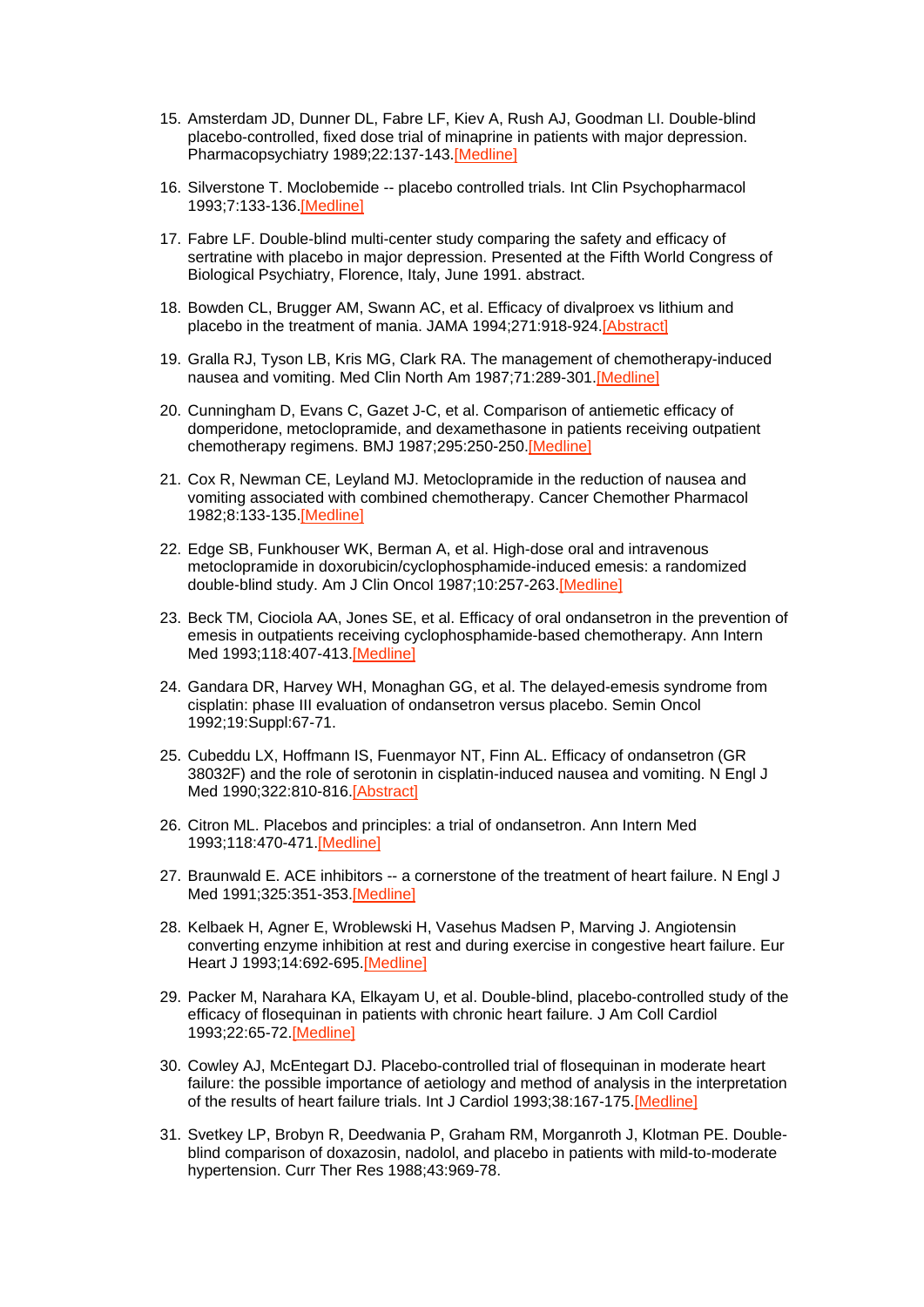- 32. Torvik D, Madsbu HP. Multicentre 12-week double-blind comparison of doxazosin, prazosin and placebo in patients with mild to moderate essential hypertension. Br J Clin Pharmacol 1986;21:Suppl 1:69S-75S[.\[Medline\]](http://content.nejm.org/cgi/external_ref?access_num=2939870&link_type=MED)
- 33. Carr AA, Bottini PB, Prisant LM, et al. Once-daily verapamil in the treatment of mild-tomoderate hypertension: a double-blind placebo-controlled dose-ranging study. J Clin Pharmacol 1991;31:144-150[.\[Medline\]](http://content.nejm.org/cgi/external_ref?access_num=2010560&link_type=MED)
- 34. Code of Federal Regulations, Food and Drugs, 21. Parts 300 to 499. Revised as of April 1, 1993. Section 314.126. Washington, D.C.: Government Printing Office, 1987.
- 35. Guidelines for the clinical evaluation of anti-inflammatory and antirheumatic drugs. Washington, D.C.: Department of Health and Human Services, 1988.
- 36. Temple R. Government viewpoint of clinical trials. Drug Inf J 1982;:10-17.
- 37. Spriet A, Dupin-Spriet T, Simon P. Choice of the comparator: placebo or active drug? In: Methodology of clinical drug trials. 2nd ed. New York: Karger, 1994.
- 38. Salsburg DS. The religion of statistics as practiced in medical journals. Am Stat 1985;39:220-3.
- 39. Gardner MJ, Altman DG. Confidence intervals rather than P values: estimation rather than hypothesis testing. BMJ 1986;292:746-750.[\[Medline\]](http://content.nejm.org/cgi/external_ref?access_num=3082422&link_type=MED)
- 40. Rothman KJ. Significance questing. Ann Intern Med 1986;105:445-447.[\[Medline\]](http://content.nejm.org/cgi/external_ref?access_num=3740684&link_type=MED)
- 41. Walker AM. Reporting the results of epidemiologic studies. Am J Public Health 1986;76:556-558[.\[Medline\]](http://content.nejm.org/cgi/external_ref?access_num=3963285&link_type=MED)
- 42. Savitz DA. Is statistical significance testing useful in interpreting data? Reprod Toxicol 1993;7:95-100[.\[CrossRef\]](http://content.nejm.org/cgi/external_ref?access_num=10.1016/0890-6238(93)90073-G&link_type=DOI)[\[Medline\]](http://content.nejm.org/cgi/external_ref?access_num=8499671&link_type=MED)
- 43. Cassileth BR, Zupkis RV, Sutton-Smith K, March V. Informed consent -- why are its goals imperfectly realized? N Engl J Med 1980;302:896-900.[\[Abstract\]](http://content.nejm.org/cgi/ijlink?linkType=ABST&journalCode=nejm&resid=302/16/896)

# **Related Letters:**

#### **[The Use of Placebo Controls](http://content.nejm.org/cgi/content/short/332/1/60)**

Schechter C., Cagliano S., Traversa G., Taylor H. R., Nash S. D., Gilbert E. M., Packer M., Cleophas T. J.M., Pohl R., Balon R., Denny W. F., Sramek J. J., Cutler N. R., Solomon D. A., Rothman K. J., Michels K. B. [Extract](http://content.nejm.org/cgi/content/extract/332/1/60) | [Full Text](http://content.nejm.org/cgi/content/full/332/1/60) 

N Engl J Med 1995; 332:60-62, Jan 5, 1995. **Correspondence**

**This article has been cited by other articles: [Add to Personal Archive](http://content.nejm.org/cgi/folders?action=addtofolder&wherefrom=JOURNALS&wrapped_id=nejm;331/6/394)** 

- Beydoun, A., Kutluay, E. (2003). Conversion to monotherapy: Clinical trials in patients with refractory partial seizures. *Neurology* 60: S13-25 [\[Abstract\]](http://www.neurology.org/cgi/content/abstract/60/11_suppl_4/S13) [\[Full Text\]](http://www.neurology.org/cgi/content/full/60/11_suppl_4/S13)
- Pickar, D., Bartko, J. J. (2003). Effect Size of Symptom Status in Withdrawal of Typical Antipsychotics and Subsequent Clozapine Treatment in Patients With Treatment-Resistant Schizophrenia. *Am. J. Psychiatry* 160: 1133-1138 [\[Abstract\]](http://ajp.psychiatryonline.org/cgi/content/abstract/160/6/1133) [\[Full Text\]](http://ajp.psychiatryonline.org/cgi/content/full/160/6/1133)
- Lauer, M. S., Topol, E. J. (2003). Clinical Trials--

**[Table of Contents](http://content.nejm.org/content/vol331/issue6/index.shtml) [Related Letters to the Editor](http://content.nejm.org/cgi/content/full/331/6/394?ijkey=a4cde8a4ec9f9fdc8d15ced82ce06c3b29d12795&keytype2=tf_ipsecsha#related_letters) [Find Similar Articles in the](http://content.nejm.org/cgi/search?qbe=nejm;331/6/394&journalcode=nejm&minscore=5000)  [Journal](http://content.nejm.org/cgi/search?qbe=nejm;331/6/394&journalcode=nejm&minscore=5000) [Notify a friend about this](http://content.nejm.org/cgi/mailafriend?url=http://content.nejm.org/cgi/content/short/331/6/394&title=The+Continuing+Unethical+Use+of+Placebo+Controls)  [article](http://content.nejm.org/cgi/mailafriend?url=http://content.nejm.org/cgi/content/short/331/6/394&title=The+Continuing+Unethical+Use+of+Placebo+Controls)**

**[Download to Citation](http://content.nejm.org/cgi/citmgr?gca=nejm;331/6/394)  [Manager](http://content.nejm.org/cgi/citmgr?gca=nejm;331/6/394) [Alert me when this article is](http://content.nejm.org/cgi/alerts/ctalert?alertType=citedby&addAlert=cited_by&saveAlert=no&cited_by_criteria_resid=nejm;331/6/394&return_type=article&return_url=%2Fcgi%2Fcontent%2Ffull%2F331%2F6%2F394%3Fijkey%3Da4cde8a4ec9f9fdc8d15ced82ce06c3b)  [cited](http://content.nejm.org/cgi/alerts/ctalert?alertType=citedby&addAlert=cited_by&saveAlert=no&cited_by_criteria_resid=nejm;331/6/394&return_type=article&return_url=%2Fcgi%2Fcontent%2Ffull%2F331%2F6%2F394%3Fijkey%3Da4cde8a4ec9f9fdc8d15ced82ce06c3b)**

**[Related Articles in Medline](http://content.nejm.org/cgi/external_ref?access_num=8028622&link_type=MED_NBRS) Articles in Medline by Author: [Rothman, K. J.](http://content.nejm.org/cgi/external_ref?access_num=Rothman+KJ&link_type=AUTHORSEARCH) [Michels, K. B.](http://content.nejm.org/cgi/external_ref?access_num=Michels+KB&link_type=AUTHORSEARCH) [Medline Citation](http://content.nejm.org/cgi/external_ref?access_num=8028622&link_type=PUBMED)**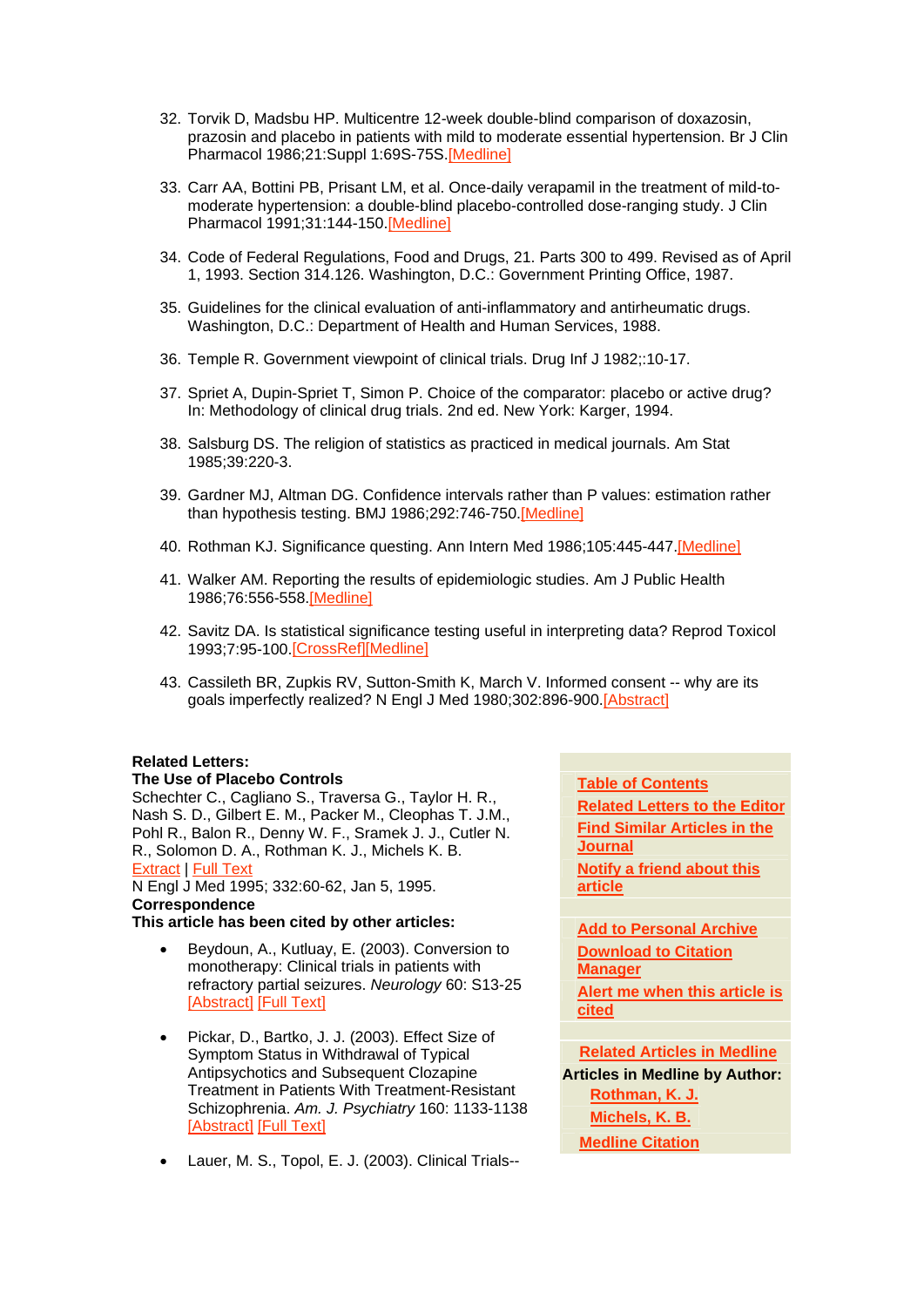Multiple Treatments, Multiple End Points, and Multiple Lessons. *JAMA* 289: 2575-2577 [Full Text]

- Storosum, J. G., van Zwieten, B. J., Wohlfarth, T., de Haan, L., Khan, A., van den Brink, W. (2003). Suicide Risk in Placebo vs Active Treatment in Placebo-Controlled Trials for Schizophrenia. *Arch Gen Psychiatry* 60: 365-368 [\[Abstract\]](http://archpsyc.ama-assn.org/cgi/content/abstract/60/4/365) [\[Full Text\]](http://archpsyc.ama-assn.org/cgi/content/full/60/4/365)
- Knopman, D., Kahn, J., Miles, S. (1998). Clinical Research Designs for Emerging Treatments for Alzheimer Disease: Moving Beyond Placebo-Controlled Trials. *Arch Neurol* 55: 1425-1429 [\[Abstract\]](http://archneur.ama-assn.org/cgi/content/abstract/55/11/1425) [\[Full Text\]](http://archneur.ama-assn.org/cgi/content/full/55/11/1425)
- Karlawish, J. H. T., Whitehouse, P. J. (1998). Is the Placebo Control Obsolete in a World After Donepezil and Vitamin E?. *Arch Neurol* 55: 1420-1424 [\[Abstract\]](http://archneur.ama-assn.org/cgi/content/abstract/55/11/1420) [\[Full Text\]](http://archneur.ama-assn.org/cgi/content/full/55/11/1420)
- Miller, F. G., Pickar, D., Rosenstein, D. L. (1999). Addressing Ethical Issues in the Psychiatric Research Literature. *Arch Gen Psychiatry* 56: 763-764 [\[Full Text\]](http://archpsyc.ama-assn.org/cgi/content/full/56/8/763)
- Rabins, P. V., Black, B. S., Roca, R., German, P., McGuire, M., Robbins, B., Rye, R., Brant, L. (2000). Effectiveness of a Nurse-Based Outreach Program for Identifying and Treating Psychiatric Illness in the Elderly. *JAMA* 283: 2802-2809 [\[Abstract\]](http://jama.ama-assn.org/cgi/content/abstract/283/21/2802) [\[Full Text\]](http://jama.ama-assn.org/cgi/content/full/283/21/2802)
- Emanuel, E. J., Wendler, D., Grady, C. (2000). What Makes Clinical Research Ethical?. *JAMA* 283: 2701-2711 [\[Abstract\]](http://jama.ama-assn.org/cgi/content/abstract/283/20/2701) [\[Full Text\]](http://jama.ama-assn.org/cgi/content/full/283/20/2701)
- Michels, K. B. (2000). The Placebo Problem Remains. *Arch Gen Psychiatry* 57: 321- 322 [\[Full Text\]](http://archpsyc.ama-assn.org/cgi/content/full/57/4/321)
- Leber, P. (2000). Placebo Controls: No News Is Good News. *Arch Gen Psychiatry* 57: 319-320 [\[Full Text\]](http://archpsyc.ama-assn.org/cgi/content/full/57/4/319)
- Preston, R. A., Materson, B. J., Reda, D. J., Williams, D. W. (2000). Placebo-Associated Blood Pressure Response and Adverse Effects in the Treatment of Hypertension: Observations From a Department of Veterans Affairs Cooperative Study. *Arch Intern Med* 160: 1449-1454 [\[Abstract\]](http://archinte.ama-assn.org/cgi/content/abstract/160/10/1449) [\[Full Text\]](http://archinte.ama-assn.org/cgi/content/full/160/10/1449)
- Carpenter, W. T. Jr., Appelbaum, P. S., Levine, R. J. (2003). The Declaration of Helsinki and Clinical Trials: A Focus on Placebo-Controlled Trials in Schizophrenia. *Am. J. Psychiatry* 160: 356-362 [\[Abstract\]](http://ajp.psychiatryonline.org/cgi/content/abstract/160/2/356) [\[Full Text\]](http://ajp.psychiatryonline.org/cgi/content/full/160/2/356)
- Bekelman, J. E., Li, Y., Gross, C. P. (2003). Scope and Impact of Financial Conflicts of Interest in Biomedical Research: A Systematic Review. *JAMA* 289: 454-465 [\[Abstract\]](http://jama.ama-assn.org/cgi/content/abstract/289/4/454) [Full Text]
- Kupfer, D. J., Frank, E. (2002). Placebo in Clinical Trials for Depression: Complexity and Necessity. *JAMA* 287: 1853-1854 [\[Full Text\]](http://jama.ama-assn.org/cgi/content/full/287/14/1853)
- Walsh, B. T., Seidman, S. N., Sysko, R., Gould, M. (2002). Placebo Response in Studies of Major Depression: Variable, Substantial, and Growing. *JAMA* 287: 1840- 1847 [\[Abstract\]](http://jama.ama-assn.org/cgi/content/abstract/287/14/1840) [\[Full Text\]](http://jama.ama-assn.org/cgi/content/full/287/14/1840)
- Miller, F. G., Shorr, A. F. (2002). Unnecessary Use of Placebo Controls: The Case of Asthma Clinical Trials. *Arch Intern Med* 162: 1673-1677 [\[Full Text\]](http://archinte.ama-assn.org/cgi/content/full/162/15/1673)
- JAINER, A. K., ONALAJA, O.A. (2003). Consolidated Standard of Reporting Trials Guidelines. *Am. J. Psychiatry* 160: 191-192 [\[Full Text\]](http://ajp.psychiatryonline.org/cgi/content/full/160/1/191-b)
- Naldi, L. (2002). Alefacept for Psoriasis: Promising Drug, Open Questions. *Arch Dermatol* 138: 1238-1240 [\[Full Text\]](http://archderm.ama-assn.org/cgi/content/full/138/9/1238)
- Charney, D. S., Nemeroff, C. B., Lewis, L., Laden, S. K., Gorman, J. M., Laska, E. M., Borenstein, M., Bowden, C. L., Caplan, A., Emslie, G. J., Evans, D. L., Geller, B.,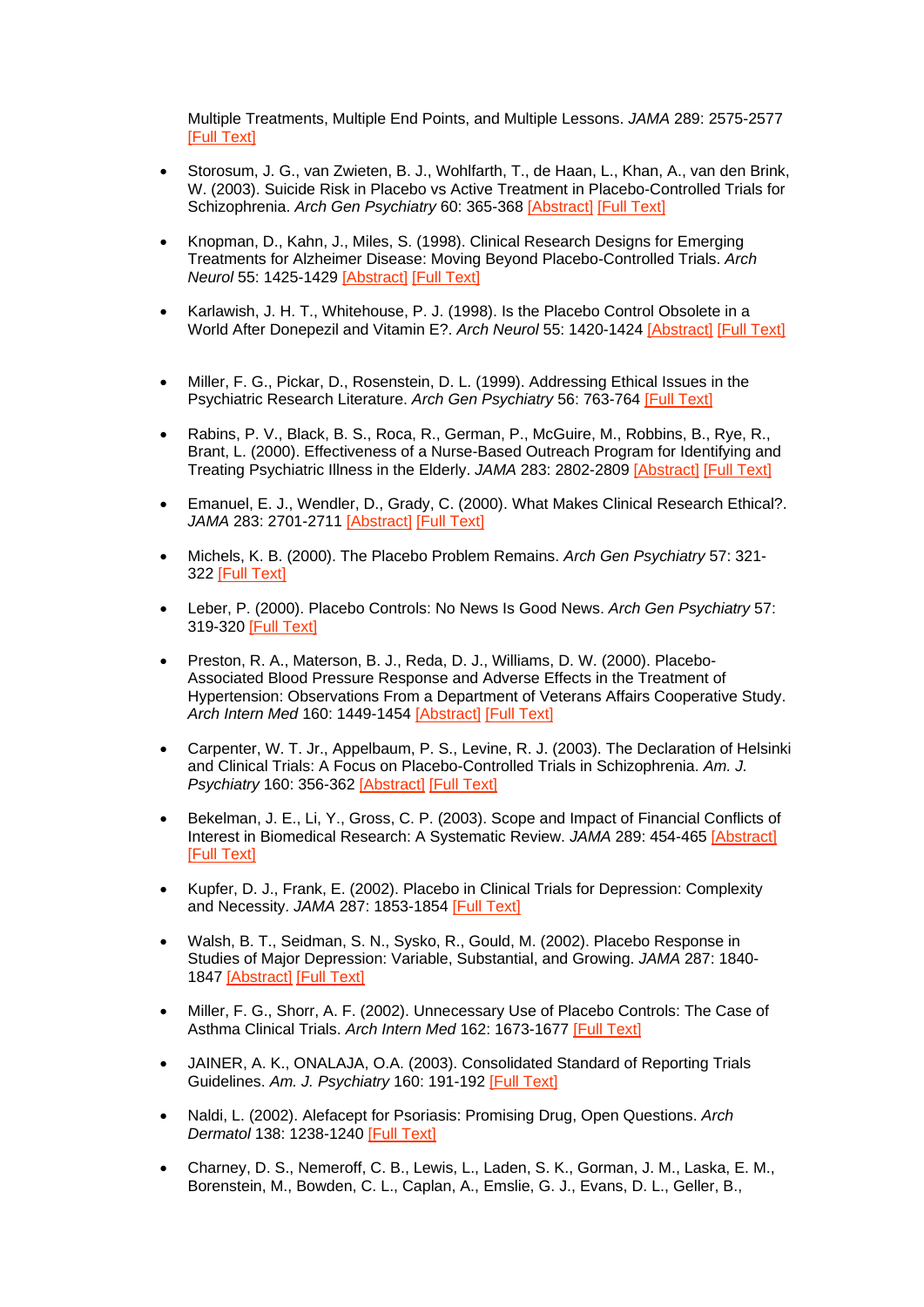Grabowski, L. E., Herson, J., Kalin, N. H., Keck, P. E. Jr, Kirsch, I., Krishnan, K. R. R., Kupfer, D. J., Makuch, R. W., Miller, F. G., Pardes, H., Post, R., Reynolds, M. M., Roberts, L., Rosenbaum, J. F., Rosenstein, D. L., Rubinow, D. R., Rush, A. J., Ryan, N. D., Sachs, G. S., Schatzberg, A. F., Solomon, S., for the Consensus Development Panel, (2002). National Depressive and Manic-Depressive Association Consensus Statement on the Use of Placebo in Clinical Trials of Mood Disorders. *Arch Gen Psychiatry* 59: 262-270 [\[Abstract\]](http://archpsyc.ama-assn.org/cgi/content/abstract/59/3/262) [\[Full Text\]](http://archpsyc.ama-assn.org/cgi/content/full/59/3/262)

- Campbell, C., Jainer, A. K., Michelson, D. (2002). Is it ethical to use a placebo? \* Author's reply. *Br J Psychiatry* 180: 548-549 [\[Full Text\]](http://bjp.rcpsych.org/cgi/content/full/180/6/548)
- (2002). Debat sur l'utilisation des placebos controles. *Can Med Assoc J* 166: 575-575 [Full Text]
- (2002). The better-than-nothing idea: debating the use of placebo controls. *Can Med Assoc J* 166: 573-573 [\[Full Text\]](http://www.cmaj.ca/cgi/content/full/166/5/573)
- Emanuel, E. J., Miller, F. G. (2001). The Ethics of Placebo-Controlled Trials -- A Middle Ground. *N Engl J Med* 345: 915-919 [\[Full Text\]](http://content.nejm.org/cgi/content/full/345/12/915)
- Storosum, J. G., van Zwieten, B. J., van den Brink, W., Gersons, B. P.R., Broekmans, A. W. (2001). Suicide Risk in Placebo-Controlled Studies of Major Depression. *Am. J. Psychiatry* 158: 1271-1275 [\[Abstract\]](http://ajp.psychiatryonline.org/cgi/content/abstract/158/8/1271) [\[Full Text\]](http://ajp.psychiatryonline.org/cgi/content/full/158/8/1271)
- Malone, R. P., Simpson, G. M. (1998). Psychopharmacology : Use of Placebos in Clinical Trials Involving Children and Adolescents. *PS* 49: 1413-1417 [\[Full Text\]](http://psychservices.psychiatryonline.org/cgi/content/full/49/11/1413)
- Orentlicher, D. (2001). Placebo-Controlled Trials of New Drugs: Ethical Considerations. *Diabetes Care* 24: 771-772 [\[Full Text\]](http://care.diabetesjournals.org/cgi/content/full/24/4/771)
- FUSON, R. L., SHERMAN, M., VAN VLEET, J., WENDT, T. (1997). Current Concepts Review - The Conduct of Orthopaedic Clinical Trials. *J Bone Joint Surg* 79: 1089-98 **[Full Text]**
- Cicardi, M., Agostoni, A. (1996). Hereditary Angioedema. *N Engl J Med* 334: 1666-1667 [Full Text]
- Schechter, C., Cagliano, S., Traversa, G., Taylor, H. R., Nash, S. D., Gilbert, E. M., Packer, M., Cleophas, T. J.M., Pohl, R., Balon, R., Denny, W. F., Sramek, J. J., Cutler, N. R., Solomon, D. A., Rothman, K. J., Michels, K. B. (1995). The Use of Placebo Controls. *N Engl J Med* 332: 60-62 [\[Full Text\]](http://content.nejm.org/cgi/content/full/332/1/60)
- Orr, R. D., Shafrir, Y., Rosman, N. P., Cloyd, J. C., Bell, W. E. (1998). Treatment of Acute Repetitive Seizures. *N Engl J Med* 339: 1856-1857 [\[Full Text\]](http://content.nejm.org/cgi/content/full/339/25/1856)
- Freeman, T. B., Vawter, D. E., Leaverton, P. E., Godbold, J. H., Hauser, R. A., Goetz, C. G., Olanow, C. W. (1999). Use of Placebo Surgery in Controlled Trials of a Cellular-Based Therapy for Parkinson's Disease. *N Engl J Med* 341: 988-992 [\[Full Text\]](http://content.nejm.org/cgi/content/full/341/13/988)
- Macklin, R. (1999). The Ethical Problems with Sham Surgery in Clinical Research. *N Engl J Med 341: 992-996 [Full Text]*
- Rubin, R. T., Umanoff, D. F., Veijola, J. M., Duncan, B. L., Miller, S. D., Keller, M. B., Klein, D. N., Thase, M. E. (2000). Nefazodone, Psychotherapy, and Their Combination for Chronic Depression. *N Engl J Med* 343: 1041-1043 [\[Full Text\]](http://content.nejm.org/cgi/content/full/343/14/1041)
- Chadwick, D., Privitera, M. (1999). Placebo-controlled studies in neurology. *Neurology* 52: 681-681 [\[Full Text\]](http://www.neurology.org/cgi/content/full/52/4/681)
- Rothman, K. J, Michels, K. B, Baum, M. (2000). For and against: Declaration of Helsinki should be strengthened FOR AGAINST Rothman and Michels' riposte. *BMJ* 321: 442- 445 [\[Full Text\]](http://www.bmj.com/cgi/content/full/321/7258/442)